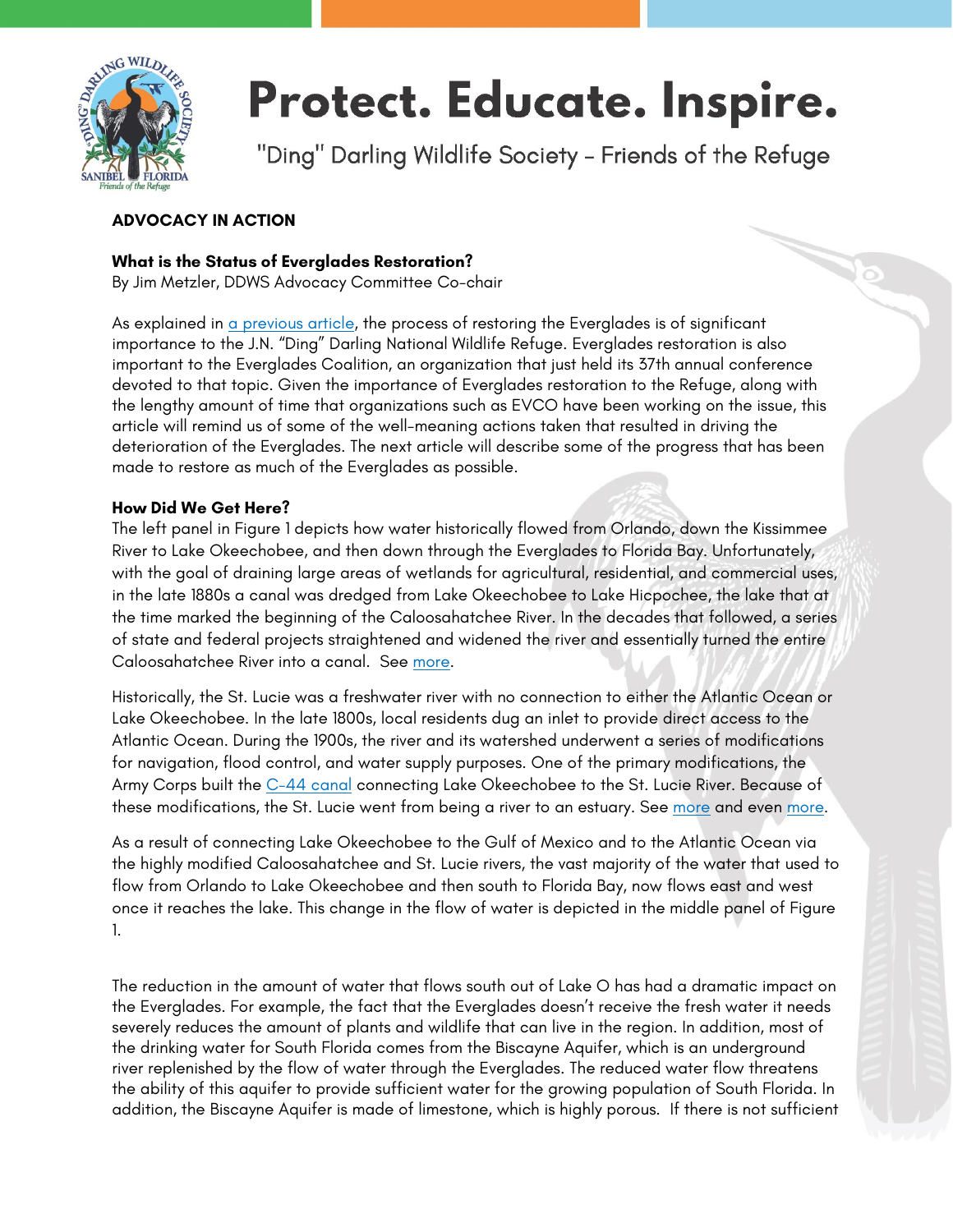fresh water in the aquifer, then it is vulnerable to the saltwater intrusion that is partially driven by rising sea levels. See [more.](https://fl.audubon.org/sites/default/files/our_everglades_our_water_fact_sheet.pdf)

As will be discussed in the next article, one of the primary goals of Everglades restoration is depicted in the right panel in Figure 1. That goal is to reduce the amount of water that flows east and west out of Lake O and increase the amount of water that flows south out of the lake down through the Everglades and into Florida Bay.



**Figure 1: North to South Water Flow in Florida** Image Courtesy of EvergladesPlan.org

Unfortunately, changing the historic flow of water is not the only factor that caused the massive deterioration of the Everglades. For example, in an attempt to support growth, in the early 1900s, the state of Florida constructed a two-lane road from Tampa to Miami called Tamiami Trail. When it opened in 1928, Tamiami Trail was regarded a major feat of engineering. However, it was soon recognized that in addition to supporting growth, the road acted as a dam that blocked water as it attempted to flow through the Everglades and into Florida Bay.

As a result of a major hurricane in 1947, Congress passed the Flood Control Act of 1948 authorizing the first phase of the [Central and South Florida \(C&SF\) Project,](https://www.sfwmd.gov/sites/default/files/documents/CENTRAL_AND_SOUTHERN_FLORIDA_PROJECT_COMPREHENSIVE_REVIEW_STUDY.pdf) a comprehensive plan to provide flood and storm damage reduction and other water control benefits in Central and South Florida. As part of the C&SF project, the United States Congress authorized the channelization of the Kissimmee River. This resulted in the Army Corps straightening and dredging the Kissimmee and shortening its length from 103 miles to just 56 miles.

When rivers such as the Caloosahatchee or the Kissimmee get channelized, it typically has a negative impact on the overall environment. In the case of the Kissimmee River, once it was channelized, 40,000 acres of floodplain dried out, which dramatically impacted the wildlife that used to live in that floodplain. The channelization of the river also dramatically reduced the amount of time it took for water to flow from Orlando to Lake Okeechobee. This meant that in a major rain event, water would accumulate in the lake over a much shorter period of time than it had historically. This often drove the Army Corps to release massive amounts of water down the Caloosahatchee River, which has a negative impact on the health of the river. In addition, while the Kissimmee was not a significant source of